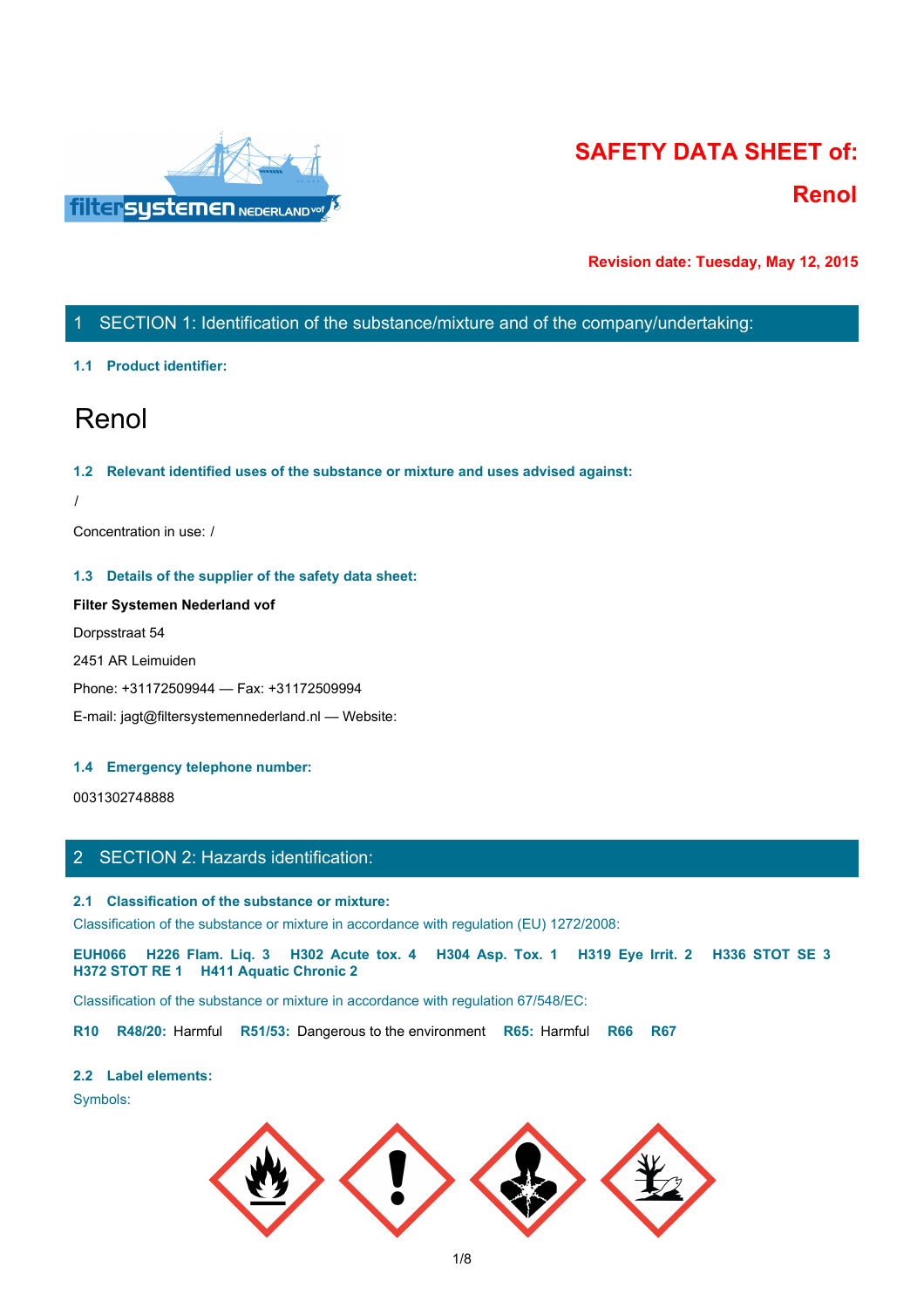## Signal word:

## Danger

## Hazard statements:

| Signal word:<br>Danger<br><b>Hazard statements:</b><br><b>EUH066:</b><br>Repeated exposure may cause skin dryness or cracking.<br>H226 Flam. Liq. 3:<br>Flammable liquid and vapour.<br>H302 Acute tox. 4:<br>Harmful if swallowed.<br>H304 Asp. Tox. 1:<br>May be fatal if swallowed and enters airways.<br>H319 Eye Irrit. 2:<br>Causes serious eye irritation.<br><b>H336 STOT SE 3:</b><br>May cause drowsiness or dizziness.<br><b>H372 STOT RE 1:</b><br>Causes damage to organs through prolonged or repeated exposure.<br>Toxic to aquatic life with long lasting effects.<br><b>H411 Aquatic Chronic 2:</b><br>Precautionary statements:<br>P264:<br>Wash hands thoroughly after handling.<br>P301+P330+P331:<br>IF SWALLOWED: rinse mouth. Do NOT induce vomiting.<br>IF IN EYES: Rinse cautiously with water for several minutes. Remove contact<br>P305+P351+P338:<br>lenses, if present and easy to do. Continue rinsing.<br>P312:<br>Call a POISON CENTER or doctor/physician if you feel unwell.<br>P403+P233:<br>Store in a well-ventilated place. Keep container tightly closed.<br>P501:<br>Dispose of contents/container in accordance with local/regional/national/international |              |  |
|------------------------------------------------------------------------------------------------------------------------------------------------------------------------------------------------------------------------------------------------------------------------------------------------------------------------------------------------------------------------------------------------------------------------------------------------------------------------------------------------------------------------------------------------------------------------------------------------------------------------------------------------------------------------------------------------------------------------------------------------------------------------------------------------------------------------------------------------------------------------------------------------------------------------------------------------------------------------------------------------------------------------------------------------------------------------------------------------------------------------------------------------------------------------------------------------------|--------------|--|
|                                                                                                                                                                                                                                                                                                                                                                                                                                                                                                                                                                                                                                                                                                                                                                                                                                                                                                                                                                                                                                                                                                                                                                                                      |              |  |
|                                                                                                                                                                                                                                                                                                                                                                                                                                                                                                                                                                                                                                                                                                                                                                                                                                                                                                                                                                                                                                                                                                                                                                                                      |              |  |
|                                                                                                                                                                                                                                                                                                                                                                                                                                                                                                                                                                                                                                                                                                                                                                                                                                                                                                                                                                                                                                                                                                                                                                                                      |              |  |
|                                                                                                                                                                                                                                                                                                                                                                                                                                                                                                                                                                                                                                                                                                                                                                                                                                                                                                                                                                                                                                                                                                                                                                                                      |              |  |
|                                                                                                                                                                                                                                                                                                                                                                                                                                                                                                                                                                                                                                                                                                                                                                                                                                                                                                                                                                                                                                                                                                                                                                                                      |              |  |
|                                                                                                                                                                                                                                                                                                                                                                                                                                                                                                                                                                                                                                                                                                                                                                                                                                                                                                                                                                                                                                                                                                                                                                                                      |              |  |
|                                                                                                                                                                                                                                                                                                                                                                                                                                                                                                                                                                                                                                                                                                                                                                                                                                                                                                                                                                                                                                                                                                                                                                                                      |              |  |
|                                                                                                                                                                                                                                                                                                                                                                                                                                                                                                                                                                                                                                                                                                                                                                                                                                                                                                                                                                                                                                                                                                                                                                                                      |              |  |
|                                                                                                                                                                                                                                                                                                                                                                                                                                                                                                                                                                                                                                                                                                                                                                                                                                                                                                                                                                                                                                                                                                                                                                                                      |              |  |
|                                                                                                                                                                                                                                                                                                                                                                                                                                                                                                                                                                                                                                                                                                                                                                                                                                                                                                                                                                                                                                                                                                                                                                                                      |              |  |
|                                                                                                                                                                                                                                                                                                                                                                                                                                                                                                                                                                                                                                                                                                                                                                                                                                                                                                                                                                                                                                                                                                                                                                                                      |              |  |
|                                                                                                                                                                                                                                                                                                                                                                                                                                                                                                                                                                                                                                                                                                                                                                                                                                                                                                                                                                                                                                                                                                                                                                                                      |              |  |
|                                                                                                                                                                                                                                                                                                                                                                                                                                                                                                                                                                                                                                                                                                                                                                                                                                                                                                                                                                                                                                                                                                                                                                                                      |              |  |
|                                                                                                                                                                                                                                                                                                                                                                                                                                                                                                                                                                                                                                                                                                                                                                                                                                                                                                                                                                                                                                                                                                                                                                                                      |              |  |
|                                                                                                                                                                                                                                                                                                                                                                                                                                                                                                                                                                                                                                                                                                                                                                                                                                                                                                                                                                                                                                                                                                                                                                                                      |              |  |
|                                                                                                                                                                                                                                                                                                                                                                                                                                                                                                                                                                                                                                                                                                                                                                                                                                                                                                                                                                                                                                                                                                                                                                                                      |              |  |
|                                                                                                                                                                                                                                                                                                                                                                                                                                                                                                                                                                                                                                                                                                                                                                                                                                                                                                                                                                                                                                                                                                                                                                                                      |              |  |
|                                                                                                                                                                                                                                                                                                                                                                                                                                                                                                                                                                                                                                                                                                                                                                                                                                                                                                                                                                                                                                                                                                                                                                                                      |              |  |
|                                                                                                                                                                                                                                                                                                                                                                                                                                                                                                                                                                                                                                                                                                                                                                                                                                                                                                                                                                                                                                                                                                                                                                                                      |              |  |
|                                                                                                                                                                                                                                                                                                                                                                                                                                                                                                                                                                                                                                                                                                                                                                                                                                                                                                                                                                                                                                                                                                                                                                                                      | regulations. |  |

## Contains:

Hydrocarbons, C9-12, n-alkanes, isoalkanes, cyclics, aromatics (2-25%) Isotridecanol, ethoxylated

## **2.3 Other hazards:**

#### none and the state of the state of the state of the state of the state of the state of the state of the state of the state of the state of the state of the state of the state of the state of the state of the state of the s

# 3 SECTION 3: Composition/information on ingredients:

| Hydrocarbons, C9-12, n-alkanes, isoalkanes, | >30%    | CAS number:                       |                                                                                                                                                 |
|---------------------------------------------|---------|-----------------------------------|-------------------------------------------------------------------------------------------------------------------------------------------------|
| cyclics, aromatics (2-25%)                  |         | EINECS:                           | 919-446-0                                                                                                                                       |
|                                             |         | <b>REACH Registration number:</b> | 01-2119458049-33                                                                                                                                |
|                                             |         | <b>CLP Classification:</b>        | <b>EUH066</b><br>H226 Flam. Liq. 3<br><b>H304 Asp. Tox. 1</b><br><b>H336 STOT SE 3</b><br><b>H372 STOT RE1</b><br><b>H411 Aquatic Chronic 2</b> |
|                                             |         | R-Phrases:                        | R10 R48/20<br>R51/53<br><b>R65</b><br><b>R66</b><br><b>R67</b>                                                                                  |
| Isotridecanol, ethoxylated                  | $< 5\%$ | CAS number:                       | 69011-36-5                                                                                                                                      |
|                                             |         | <b>EINECS:</b>                    |                                                                                                                                                 |
|                                             |         | <b>REACH Registration number:</b> |                                                                                                                                                 |
|                                             |         | <b>CLP Classification:</b>        | H302 Acute tox. 4<br><b>H318 Eye Dam. 1</b>                                                                                                     |
|                                             |         | R-Phrases:                        | <b>R22</b><br><b>R41</b>                                                                                                                        |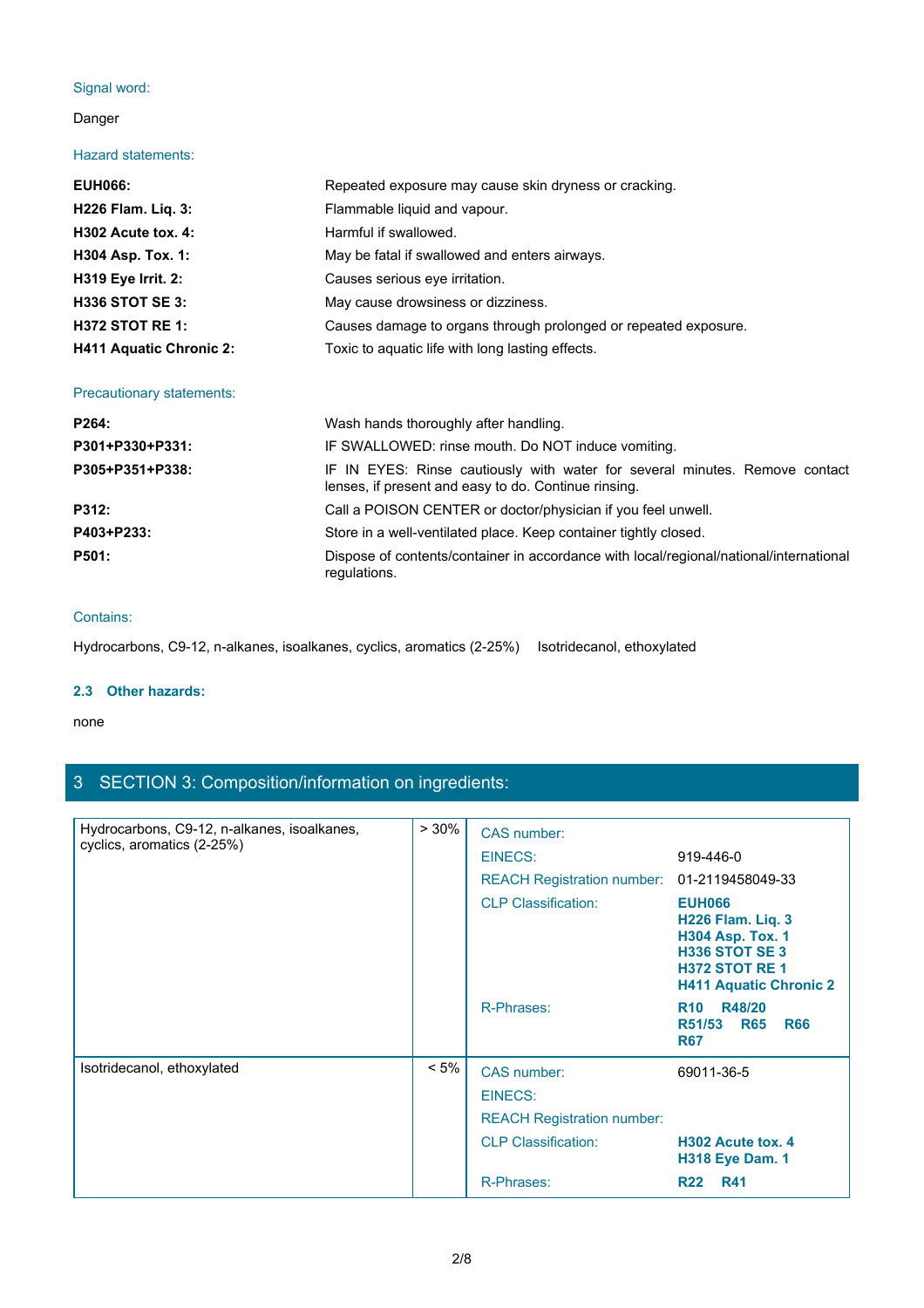| Oleylamide ethoxylate                                                                          | $< 5\%$                 | CAS number:                                                                              | 85536-23-8         |
|------------------------------------------------------------------------------------------------|-------------------------|------------------------------------------------------------------------------------------|--------------------|
|                                                                                                |                         | <b>EINECS:</b>                                                                           | 617-719-6          |
|                                                                                                |                         | <b>REACH Registration number:</b>                                                        | 01-2119565130-50   |
|                                                                                                |                         | <b>CLP Classification:</b>                                                               | H315 Skin Irrit. 2 |
|                                                                                                |                         | R-Phrases:                                                                               | <b>R38</b>         |
| For the full text of the H & R phrases mentioned in this section, see section 16.              |                         |                                                                                          |                    |
|                                                                                                |                         |                                                                                          |                    |
|                                                                                                |                         |                                                                                          |                    |
| 4 SECTION 4: First aid measures:                                                               |                         |                                                                                          |                    |
| 4.1 Description of first aid measures:                                                         |                         |                                                                                          |                    |
| Always ask medical advice as soon as possible should serious or continuous disturbances occur. |                         |                                                                                          |                    |
| Skin contact:                                                                                  | transport to hospital.  | remove contaminated clothing, rinse skin with plenty of water and immediately            |                    |
| Eye contact:                                                                                   | then take to physician. | first prolonged rinsing with water (contact lenses to be removed if this is easily done) |                    |
| Ingestion:                                                                                     |                         | rinse mouth, do not induce vomiting, take to hospital immediately.                       |                    |
| Inhalation:                                                                                    |                         | let sit upright, fresh air, rest and take to hospital.                                   |                    |
|                                                                                                |                         |                                                                                          |                    |

# 4 SECTION 4: First aid measures:

## **4.1 Description of first aid measures:**

| first prolonged rinsing with water (contact lenses to be removed if this is easily done)<br>Eye contact:<br>then take to physician.<br>Ingestion:<br>rinse mouth, do not induce vomiting, take to hospital immediately.<br>Inhalation:<br>let sit upright, fresh air, rest and take to hospital. | <b>Skin contact:</b> | remove contaminated clothing, rinse skin with plenty of water and immediately<br>transport to hospital. |
|--------------------------------------------------------------------------------------------------------------------------------------------------------------------------------------------------------------------------------------------------------------------------------------------------|----------------------|---------------------------------------------------------------------------------------------------------|
|                                                                                                                                                                                                                                                                                                  |                      |                                                                                                         |
|                                                                                                                                                                                                                                                                                                  |                      |                                                                                                         |
|                                                                                                                                                                                                                                                                                                  |                      |                                                                                                         |

#### **4.2 Most important symptoms and effects, both acute and delayed:**

| <b>Skin contact:</b> | caustic, redness, pain, serious burns                                                                                   |
|----------------------|-------------------------------------------------------------------------------------------------------------------------|
| Eye contact:         | caustic, redness, bad looking, pain                                                                                     |
| Ingestion:           | caustic, lack of breath, vomiting, blisters on lips and tongue, burning pain in mouth<br>and throat, gullet and stomach |
| Inhalation:          | headache, dizziness, nausea, drowsiness, unconsciousness                                                                |

## **4.3 Indication of any immediate medical attention and special treatment needed:**

none and the state of the state of the state of the state of the state of the state of the state of the state of the state of the state of the state of the state of the state of the state of the state of the state of the s

# 5 SECTION 5: Fire-fighting measures:

## **5.1 Extinguishing media:**

CO2, foam, powder, sprayed water

## **5.2 Special hazards arising from the substance or mixture:**

none and the state of the state of the state of the state of the state of the state of the state of the state of the state of the state of the state of the state of the state of the state of the state of the state of the s

## **5.3 Advice for fire-fighters:**

**Extinguishing agents to be avoided:** none and the state of the state of the state of the state of the state of the state of the state of the state of the state of the state of the state of the state of the state of the state of the state of the state of the s

# 6 SECTION 6: Accidental release measures:

## **6.1 Personal precautions, protective equipment and emergency procedures:**

none<br>
S. SECTION 5: Fire-fighting measures:<br>
S. S. Extinguishing redia:<br>
S. S. Advice for fire-fighters:<br>
Extinguishing agents to be connected substance or mixture:<br>
S. Advice for fire-fighters:<br>
S. Advice for fire-fighter windRemove any contaminated clothing and used contaminated protective equipment and dispose of it safely.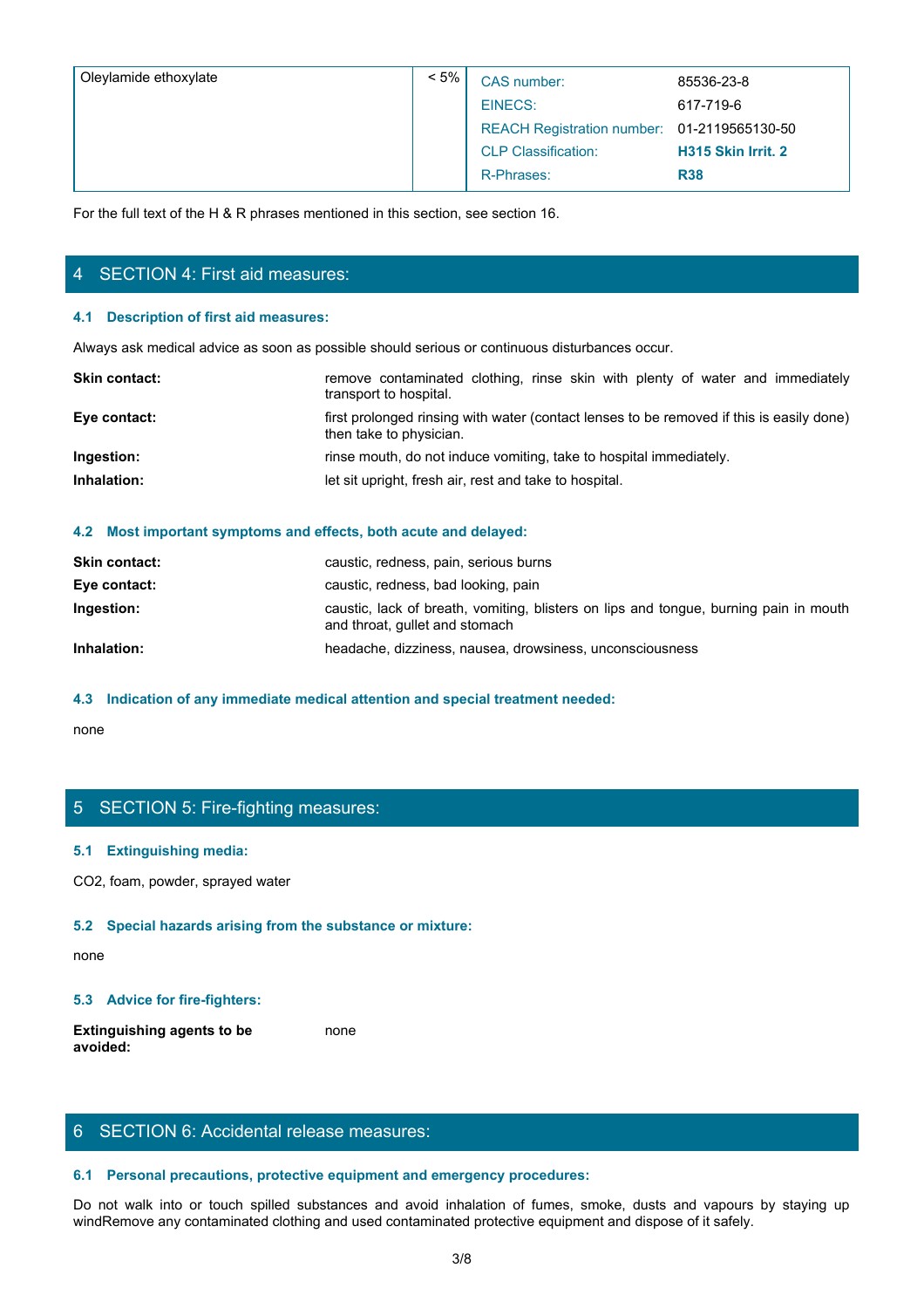#### **6.2 Environmental precautions:**

do not allow to flow into sewers or open water.

## **6.3 Methods and material for containment and cleaning up:**

remove by using absorbent material.

## **6.4 Reference to other sections:**

for further information check sections 8 & 13.

## 7 SECTION 7: Handling and storage:

#### **7.1 Precautions for safe handling:**

## **7.2 Conditions for safe storage, including any incompatibilities:**

## **7.3 Specific end use(s):**

## 8 SECTION 8: Exposure controls/personal protection:

## **8.1 Control parameters:**

## **8.2 Exposure controls:**

|                                  | 7 SECTION 7: Handling and storage:                                                                                                                                                                                                                                                                                                                                |                             |
|----------------------------------|-------------------------------------------------------------------------------------------------------------------------------------------------------------------------------------------------------------------------------------------------------------------------------------------------------------------------------------------------------------------|-----------------------------|
|                                  | 7.1 Precautions for safe handling:                                                                                                                                                                                                                                                                                                                                |                             |
|                                  | handle with care to avoid spillage.                                                                                                                                                                                                                                                                                                                               |                             |
|                                  | 7.2 Conditions for safe storage, including any incompatibilities:                                                                                                                                                                                                                                                                                                 |                             |
|                                  | keep in a sealed container in a closed, frost-free, ventilated room.                                                                                                                                                                                                                                                                                              |                             |
|                                  | 7.3 Specific end use(s):                                                                                                                                                                                                                                                                                                                                          |                             |
|                                  |                                                                                                                                                                                                                                                                                                                                                                   |                             |
|                                  | 8 SECTION 8: Exposure controls/personal protection:                                                                                                                                                                                                                                                                                                               |                             |
|                                  | 8.1 Control parameters:                                                                                                                                                                                                                                                                                                                                           |                             |
|                                  | Listing of the hazardous ingredients in section 3, of which the TLV value is known                                                                                                                                                                                                                                                                                |                             |
|                                  | Hydrocarbons, C9-12, n-alkanes, isoalkanes, cyclics, aromatics (2-25%) 533 mg/m <sup>3</sup>                                                                                                                                                                                                                                                                      |                             |
| 8.2 Exposure controls:           |                                                                                                                                                                                                                                                                                                                                                                   |                             |
| <b>Inhalation</b><br>protection: | use with sufficient exhaust ventilation. If necessary, use an air-purifying face mask in case of<br>respiratory hazards. Use the ABEK type as protection against these troublesome levels.                                                                                                                                                                        | $\overline{\bullet}\bullet$ |
| <b>Skin</b><br>protection:       | handling with nitril-gloves (EN 374). Breakthrough time: >480' Material thickness: 0,35 mm.<br>Thoroughly check gloves before use. Take of the gloves properly without touching the outside<br>with your bare hands. The manufacturer of the protective gloves has to be consulted about the<br>suitability for a specific work station. Wash and dry your hands. | WÓ                          |
| <b>Eye</b><br>protection:        | keep an eye-rinse bottle within reach. Tight-fitting safety goggles. Wear a face shield and<br>protective suit in case of exceptional processing problems.                                                                                                                                                                                                        | $\blacktriangleright$       |
|                                  |                                                                                                                                                                                                                                                                                                                                                                   |                             |

## 9 SECTION 9: Physical and chemical properties:

## **9.1 Information on basic physical and chemical properties:**

**Melting point/melting range:**  $-20$  °C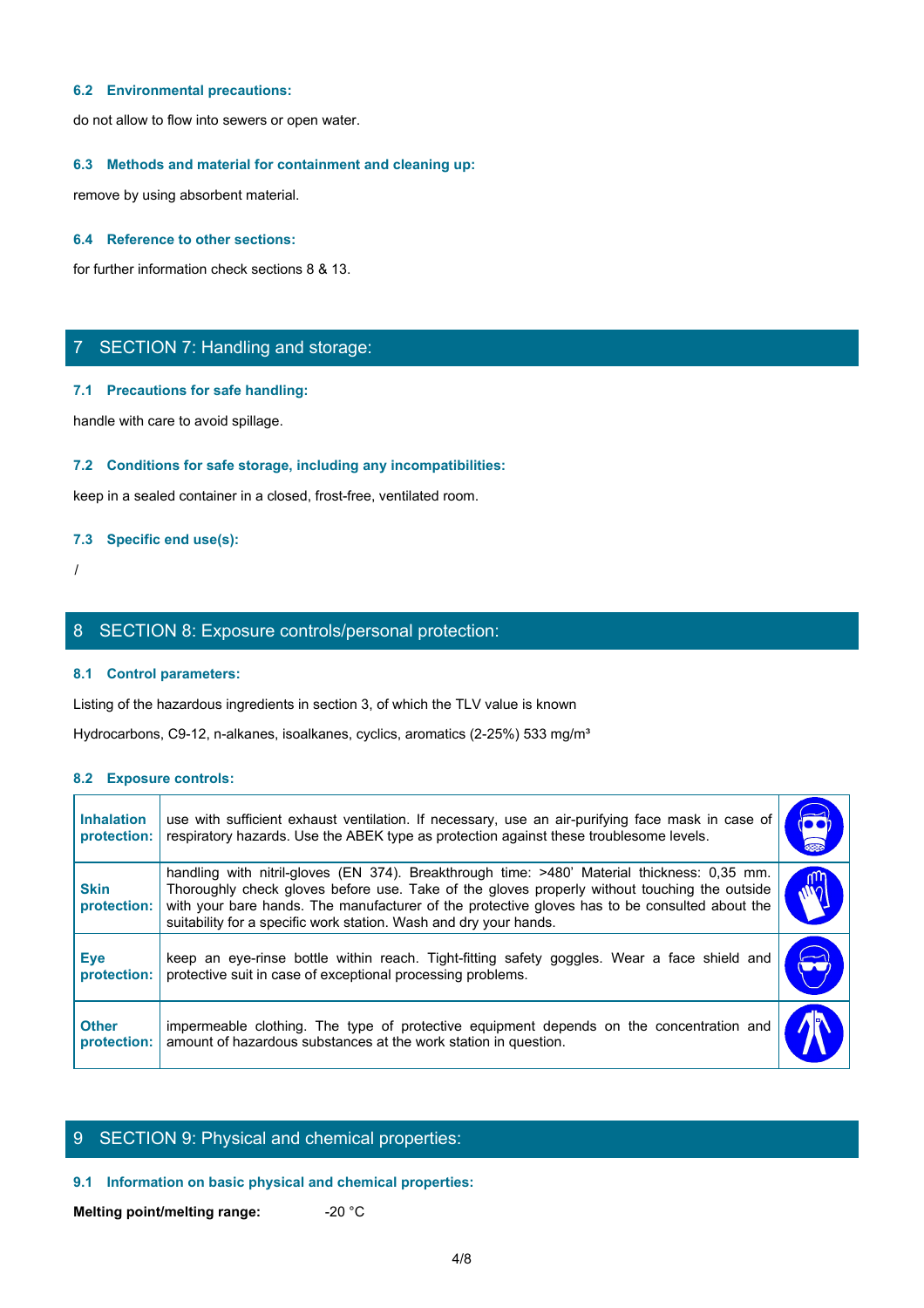| <b>Boiling point/Boiling range:</b>                          | 100 °C - 192 °C    |
|--------------------------------------------------------------|--------------------|
| pH:                                                          |                    |
| pH 1% diluted in water:                                      |                    |
| Vapour pressure/20°C,:                                       | 600 Pa             |
| Vapour density:                                              | not applicable     |
| Relative density, 20°C:                                      | $0.810$ kg/l       |
| Appearance/20°C:                                             | liquid             |
| Flash point:                                                 | 41 °C              |
| Flammability (solid, gas):                                   | not applicable     |
| Auto-ignition temperature:                                   | 260 °C             |
| <b>Upper flammability or explosive</b><br>limit, $(Vol %)$ : | 6.000 %            |
| Lower flammability or explosive<br>limit, (Vol %):           | 0.700 %            |
| <b>Explosive properties:</b>                                 | not applicable     |
| <b>Oxidising properties:</b>                                 | not applicable     |
| <b>Decomposition temperature:</b>                            |                    |
| Solubility in water:                                         | not soluble        |
| Partition coefficient: n-<br>octanol/water:                  | not applicable     |
| Odour:                                                       | characteristic     |
| <b>Odour threshold:</b>                                      | not applicable     |
| Dynamic viscosity, 20°C:                                     | 1 mPa.s            |
| Kinematic viscosity, 20°C:                                   | 1 mm $\frac{2}{s}$ |
| Evaporation rate (n-BuAc = 1):                               | 0.300              |

## **9.2 Other information:**

| Volatile organic component (VOC): 95.14 %     |  |
|-----------------------------------------------|--|
| Volatile organic component (VOC): 770.648 g/l |  |

# 10 SECTION 10: Stability and reactivity:

## **10.1 Reactivity:**

stable under normal conditions.

## **10.2 Chemical stability:**

extremely high or low temperatures.

## **10.3 Possibility of hazardous reactions:**

none and the state of the state of the state of the state of the state of the state of the state of the state of the state of the state of the state of the state of the state of the state of the state of the state of the s

## **10.4 Conditions to avoid:**

protect from sunlight and do not expose to temperatures exceeding + 50°C.

## **10.5 Incompatible materials:**

none and the state of the state of the state of the state of the state of the state of the state of the state of the state of the state of the state of the state of the state of the state of the state of the state of the s

## **10.6 Hazardous decomposition products:**

doesn't decompose with normal use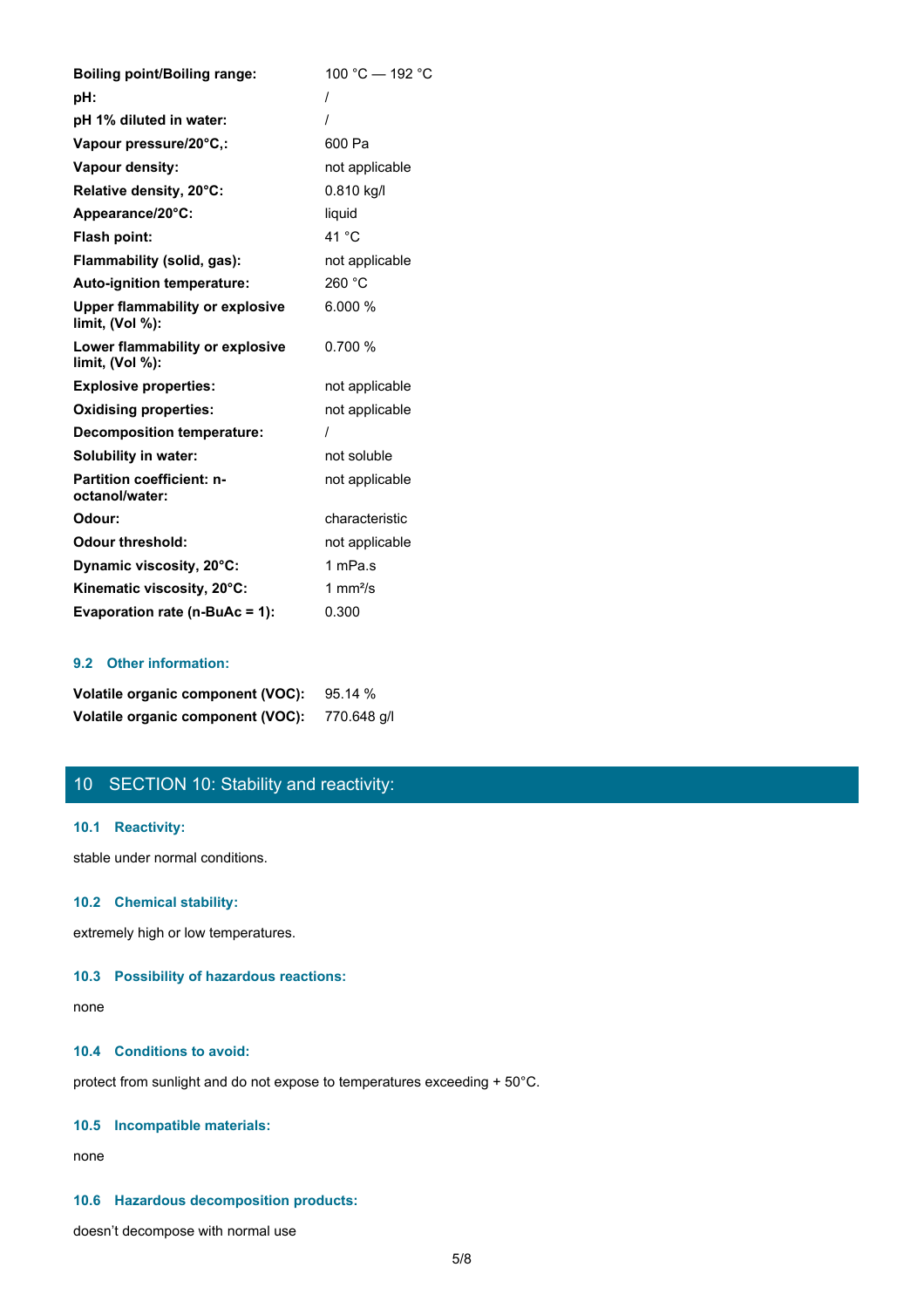## 11 SECTION 11: Toxicological information:

## **11.1 Information on toxicological effects:**

About the preparation itself: No data available General information: See ingredients under section 3 **Calculated acute toxicity, LD50 oral rat:** 1 905.570 mg/kg **Calculated acute toxicity, LD50 dermal rat:** / The surfactants contained in the surfactor of the surfactants contained in the surfactant of the surfactants contained in the surfactor of the surfactor of the surfactor of the biodegradability criteria and the contained a

## 12 SECTION 12: Ecological information:

## **12.1 Toxicity:**

No data available

#### **12.2 Persistence and degradability:**

No.648/2004 on detergents.

## **12.3 Bioaccumulative potential:**

No data available

### **12.4 Mobility in soil:**

**Water hazard class, WGK:** 2 **Solubility in water:** not soluble

#### **12.5 Results of PBT and vPvB assessment:**

No data available

### **12.6 Other adverse effects:**

No data available

## 13 SECTION 13: Disposal considerations:

#### **13.1 Waste treatment methods:**

Draining into the sewers is not permitted. Removal should be carried out by licensed services. Possible restrictive regulations by local authority should always be adhered to.

# 14 SECTION 14: Transport information:

#### **14.1 UN number:**

1993

**14.2 UN proper shipping name:**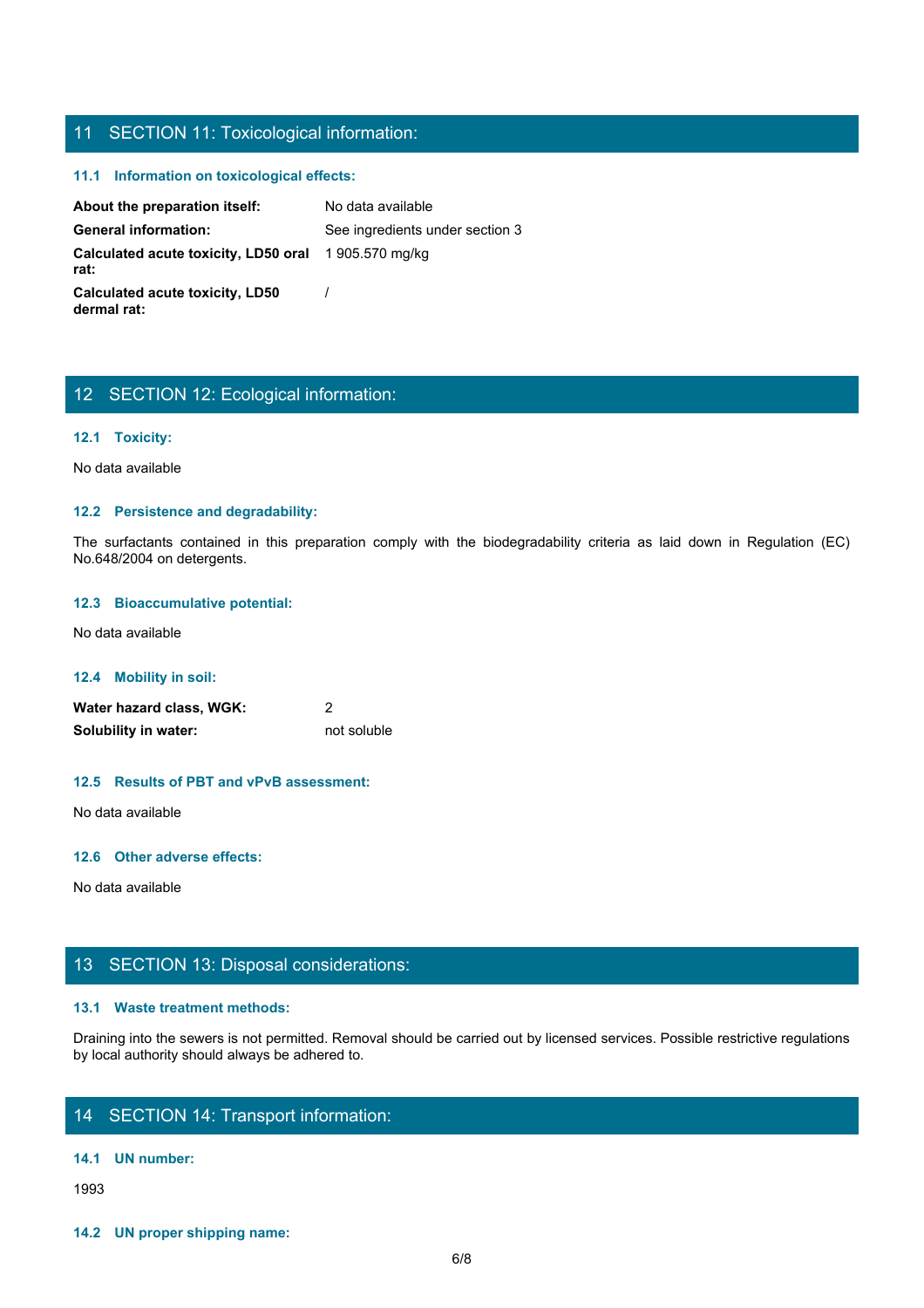UN 1993 Flammable Liquid, n.o.s. (mixture with Hydrocarbons, C9-12, n-alkanes, isoalkanes, cyclics, aromatics (2-25%)) , 3, III, (D/E)

## **14.3 Transport hazard class(es):**

| Class(es):                              |    |
|-----------------------------------------|----|
| Identification number of the<br>hazard: | 30 |

## **14.4 Packing group:**

III

#### **14.5 Environmental hazards:**

environmentally hazardous

#### **14.6 Special precautions for user:**

Hazard characteristics: Risk of fire. Risk of explosion. Containments may explode when heated. **Additional guidance:** Take cover. Keep out of low areas.



# 15 SECTION 15: Regulatory information:

## **15.1 Safety, health and environmental regulations/legislation specific for the substance or mixture:**

| Water hazard class, WGK:                    |                                                        |
|---------------------------------------------|--------------------------------------------------------|
| Volatile organic component (VOC):           | 95.142 %                                               |
| Volatile organic component (VOC):           | 770.648 a/l                                            |
| Composition by regulation (EC)<br>648/2004: | Aromatic hydrocarbons > 30%, Nonionic surfactants < 5% |

## **15.2 Chemical Safety Assessment:**

No data available

# 16 SECTION 16: Other information:

## **Legend to abbreviations used in the safety data sheet:**

| Nr.            | number                                                        |
|----------------|---------------------------------------------------------------|
| CAS:           | <b>Chemical Abstracts Service</b>                             |
| <b>EINECS:</b> | European INventory of Existing Commercial chemical Substances |
| WGK:           | Water hazard class                                            |
| $W$ GK 1:      | slightly hazardous for water                                  |
| $W$ GK 2:      | hazardous for water                                           |
| WGK3:          | extremely hazardous for water                                 |